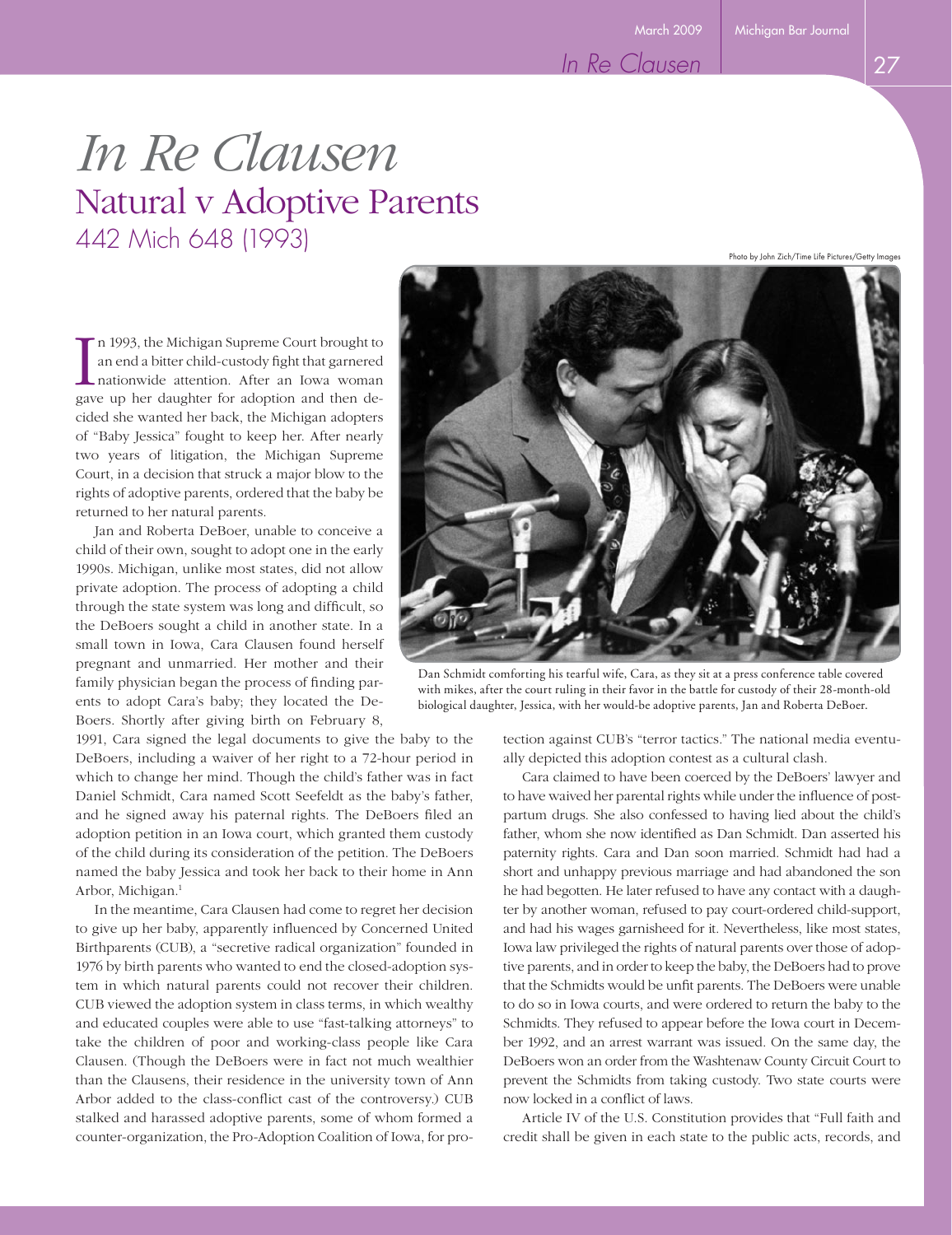*In Re Clausen*

judicial proceedings of every other state; and the Congress may by general laws prescribe the manner in which such acts, records and proceedings shall be proved, and the effect thereof." Toward the end of establishing uniformity in state child-custody proceedings, Congress enacted the Parental Kidnapping Prevention Act (PKPA) in 1980. Along the same lines, the National Conference of Commissioners on Uniform State Laws induced all 50 states to adopt the Uniform Child Custody Jurisdiction Act (UCCJA). The question in the DeBoers' case was whether Michigan courts could use these acts to affirm their adoption or whether the acts compelled Michigan courts to enforce the Iowa courts' rulings. The Washtenaw County Circuit Court denied a motion for summary judgment by the Schmidts in December 1992, and allowed the De-Boers to retain custody of Jessica during the litigation. In March 1993, the Michigan Court of Appeals reversed, ruling that Michigan had no jurisdiction under the PKPA and UCCJA. The DeBoers then appealed to the Michigan Supreme Court.

In 1993, the Michigan Supreme Court had returned to the partisan balance of the 1970s, with Independent Justice Charles Levin as the swing vote. "Soapy" Williams had died in 1988, Justice Ryan had been appointed to the Sixth Circuit Court of Appeals, and Thomas "the Good" Kavanagh had been defeated in his 1984 reelection bid. Kavanagh was defeated by Republican Dorothy Comstock Riley, the second woman to serve on the Court. After Riley's election in 1984, she was joined by Republican Robert Griffin and Democrat Conrad Mallett.2

All the justices but Levin voted to sustain the Court of Appeals order to return Jessica to the Schmidts.<sup>3</sup> The Court observed that the DeBoers, to whom it icily referred as "the third-party custodians with whom the child now lives," had no claim to the child that was not contractual or conventional. The couple knew that their rights were contingent on Iowa legal proceedings, and the adoption had begun to be challenged only days after it took place. The adoption had never taken place under Iowa law, the majority concluded, and the Michigan courts were bound to observe Iowa's determination under the PKPA and UCCJA. Michigan courts could make no independent determination as to the best interests of the child. Congress' only goal in writing PKPA and UCCJA was



Headline from July 3, 1993, edition of *The Ann Arbor News.*



Riley had lost her 1982 election bid for a seat on the Michigan Supreme Court. Shortly after her defeat, Governor William Milliken, who was leaving the governor's office, appointed her to the Court to fill the vacancy created by Justice Blair Moody's death. Many observers believed that Governor-elect James Blanchard should have made the appointment. He filed a *quo warranto* petition, asking the Supreme Court to nullify Milliken's ap-

Official Court portrait of Dorothy Comstock Riley

pointment. Riley sat on the Court for 69 days; she recused herself from the proceedings regarding her tenure. After an initial 3-3 tie, one justice switched and the Court ousted Riley by a 4-2 vote. Blanchard then appointed Patricia Boyle to the seat.

predictability and uniformity, regardless of substantive differences as to adoption policy. Iowa law may have given more preference to the rights of biological parents than to the "best interests of the child," but this did not give Michigan the power to refuse to enforce Iowa policy. Iowa's law was not "so contrary to Michigan public policy as to require us to refuse to enforce the Iowa judgments." The majority noted that their decision was a difficult one. "To a perhaps unprecedented degree among the matters that reach this Court, these cases have been litigated through fervent emotional appeals, with counsel and the adult parties pleading that their only interests are to do what is best for the child, who is herself blameless for this protracted litigation and the grief that it has caused." But a decision had to made, and an end put to the struggle. The Court's decision would accomplish this "with minimum disruption of the life of the child." "Custody litigation is full of injustice," the Court conceded, "let there be no doubt about that. No system of law is perfect. Consistency in the application of the laws, however, goes a long way toward curing much of the injustice."4 reduces the method of the Herafonia of the Perform Will be the Colenne Will be the Courtest of the Courtest of the Courtest of the Courtest of the Courtest of the Courtest of the Courtest of the Courtest of the Courtest of

Justice Levin entered a lengthy and impassioned dissent. He held that Michigan, not Iowa, was the home state, and Michigan's policy was that the best interests of the child should prevail over the rights of natural parents. The DeBoers had not "purchased a carload of hay" in Iowa, he noted; the child whom they adopted had developed significant psychological ties to her adoptive parents. He pointed out that "every expert [in the circuit court] testified that there would be serious traumatic injury to the child at this time." He concluded that "The superior claim of the child to be heard in this case is grounded not just in law, but in basic human morality."5

Levin denied that Congress was interested only in procedural uniformity in the PKPA; rather, it had adopted a best-interests-ofthe-child standard that was closer to Michigan policy than it was to Iowa's preference for the rights of natural parents. "This Court, by ignoring obvious issues concerning the welfare of the child and by focusing exclusively on the concerns of competing adults, as if this were a dispute about the vesting of contingent remainder,